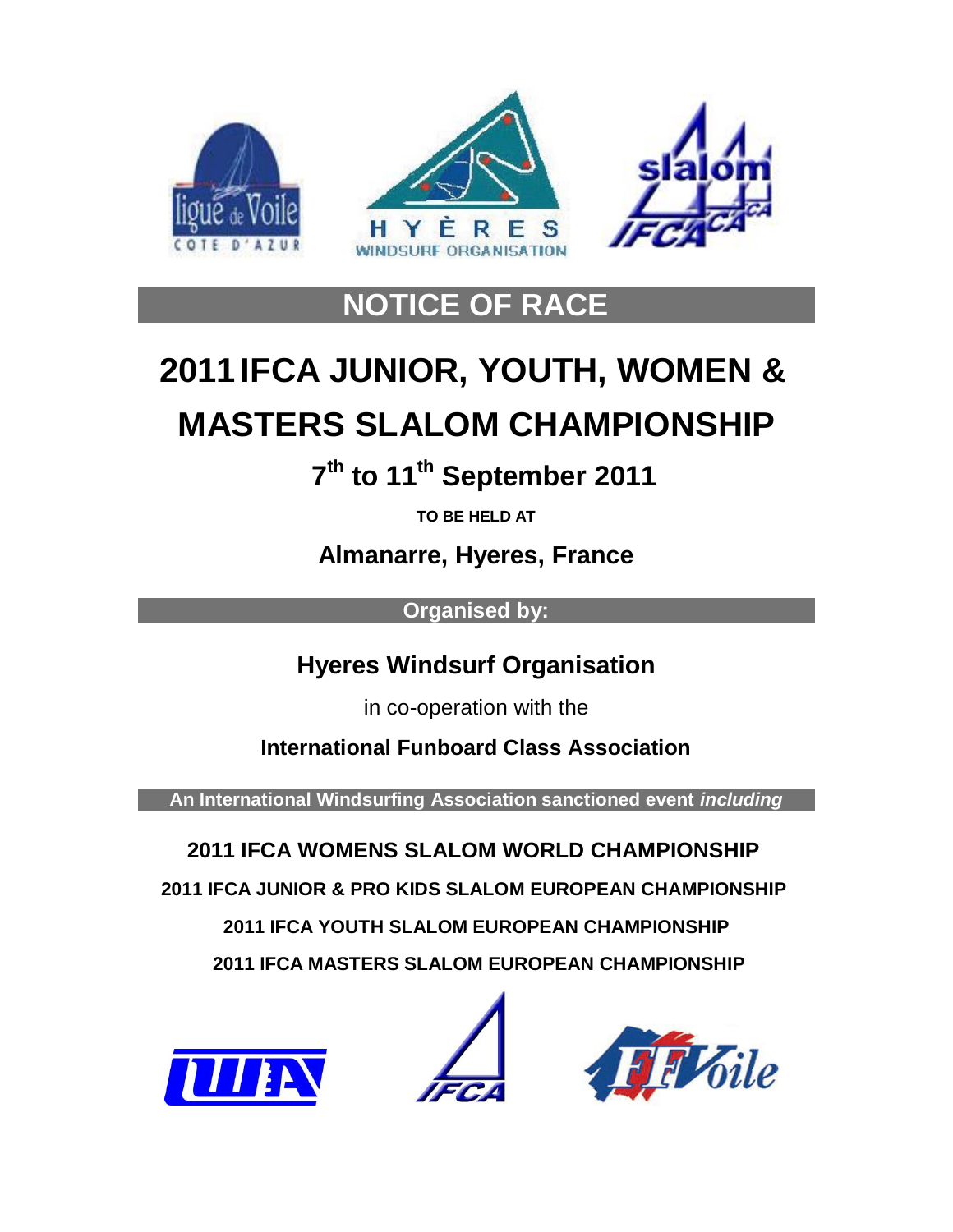# **1 RULES**

- 1.1 The event will be governed by the rules as defined in the Racing Rules of Sailing -Windsurfing Competition Rules (WCR).
- 1.2 The International Funboard Class Association (IFCA) Championship Rules shall apply.
- 1.3 No national prescriptions will apply.
- 1.4 If there is a conflict between languages the English text will take precedence.

# **2 ADVERTISING**

- 2.1 Sailors may be required to display advertising chosen and supplied by the organising authority. ISAF Regulation 20 'Advertising Code' shall apply.
- 2.2 Event branding shall be worn at all times when afloat, and as requested by the organizers during media interviews and during the prize giving.

# **3 DIVISIONS**

- 3.1 Age Divisions:
- 3.1.1 A Pro Kid under 13 shall be born in or after 1999.
- 3.1.2 A Pro Kid under 15 shall be born in or after 1997.
- 3.1.3 A Junior shall be under the age of 17(born in or after 1995).
- 3.1.4 A Youth shall be under the age 20 (born in or after 1992).
- 3.1.5 A Master shall be over the age of 35 (men born 1975 or earlier) or 30 (women born 1980 or earlier).
- 3.1.6 A Grand Master shall be over the age of 45 (men born 1965 or earlier) or 40 (women born 1970 or earlier).
- 3.2 A minimum of 3 competitors is required to constitute a division.

# **4 ELIGIBILITY AND ENTRY**

- 4.1 All entries shall meet the requirements of ISAF Regulation 19 Eligibility Code.
- 4.2 Competitors shall be members of a National Class Association which is a paid up member of the relevant international class association, or of the IWA. Membership formalities can be completed on site.
- 4.3 Eligible competitors may enter online at: [http://www.internationalwindsurfing.com/windsurfing\\_competion\\_0028v01.htm](http://www.internationalwindsurfing.com/windsurfing_competion_0028v01.htm) The following shall be presented upon registration:
	- Original Entry Form *- [pre-entries will be given](http://www.internationalwindsurfing.com/userfiles/documents/2011_IFCA_JYM_Slalom_Europeans_Hyeres_Form_1.pdf) their completed form 1 to check and [sign at registration.](http://www.internationalwindsurfing.com/userfiles/documents/2011_IFCA_JYM_Slalom_Europeans_Hyeres_Form_1.pdf)*
	- Evidence of valid third party insurance
	- Proof of age
	- [Parental/legal Guardian Assent](http://www.internationalwindsurfing.com/userfiles/documents/2011_IFCA_JYM_Slalom_Europeans_Hyeres_Form_2.pdf) *for those under age of 18*
	- [Medical Treatment Permission](http://www.internationalwindsurfing.com/userfiles/documents/2011_IFCA_JYM_Slalom_Europeans_Hyeres_Form_3.pdf) *for those under age of 18 or on their parents medical insurance policy*

# **5 FEES**

- 5.1 The entry fee is: Master/Women-180 euro; Youth-150 euro; Junior-90 euro.
- 5.2 A discount of 20 euro applies for entries received by  $1<sup>st</sup>$  August 2011.
- 5.3 Entry fees paid at registration shall be paid in cash (euro).
- 5.4 For national junior teams, recognized by their National Federations, accompanied by a coach, the entry fee will be  $\epsilon$  50.00 for each athlete with a maximum of  $\epsilon$  250.00 for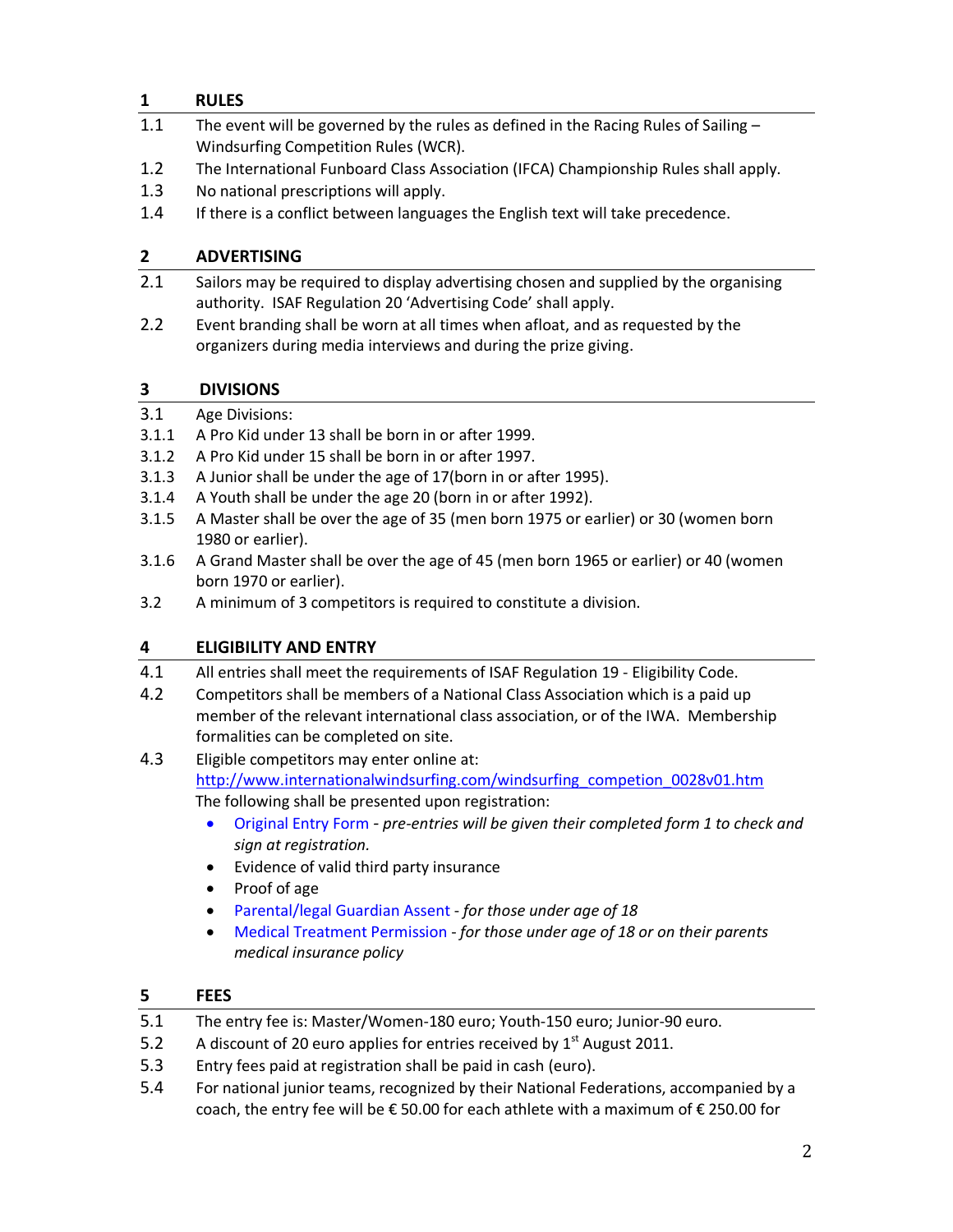each team, provided they are booked and paid for (before March 31st) in one transaction by the coach or national federation through the [IWA office](mailto:iwaoffice@internationalwindsurfing.com) (places may be reserved even if competitor names are not confirmed). Each team will be composed of a maximum of 8 athletes and a minimum of 4. If a team is composed of less than 4 athletes, the entry fee will be € 60,00 for each athletes.

#### **6 RACE FORMAT**

- 6.1 These Championships shall be a single discipline, slalom racing, "open entry" event.
- 6.2 Women shall race separately; boys and girls in Pro-Kids/Junior may race together.
- 6.3 Competitors, except women, shall race a maximum 4 rounds per day per division.
- 6.4 One completed round is required to validate the event in each division.

#### **7 SCHEDULE**

| 7.1 | Tuesday 6 Sept                      |           | Early arrivals & Training    |
|-----|-------------------------------------|-----------|------------------------------|
|     | Wednesday 7 Sept                    | 1000-1700 | Registration                 |
|     |                                     | 1900      | Opening Ceremony & Party     |
|     | Thursday 8 Sept                     | 1000      | <b>Skippers Meeting</b>      |
|     |                                     | 1100      | Racing                       |
|     | Friday 9 Sept<br>& Saturday 10 Sept | 1100      | Racing                       |
|     | Sunday 11 Sept                      | 1100      | Racing                       |
|     |                                     | 1600      | Last possible warning signal |
|     |                                     | 1800      | <b>Awards Ceremony</b>       |
|     |                                     |           |                              |

7.2 The first possible warning signal will be made each day at 1100hrs.

7.3 There may be a daily skippers meeting on racing days at 1000hrs.

# **8 EQUIPMENT & EQUIPMENT INSPECTION**

- 8.1 An Equipment Inspection Form, which will be available at registration, shall be returned to the Event Equipment Inspector before the start of competition.
- 8.2 Equipment inspections may be made at any time during the event.
- 8.3 Sail Numbers. The Equipment Inspectors will pay special attention to sail identification rule compliance.

# **9 SAILING INSTRUCTIONS**

The sailing instructions (SI's) will be available upon registration. Any changes to the SI's shall be approved by the Event's Race Supervisor.

#### **10 COURSES**

Courses will be as described in the IFCA Championship Rules or as prescribed in the sailing instructions.

# **11 PROTEST COMMITTEE**

A Protest Committee will be appointed in accordance with WCR 91(a).

# **12 SCORING**

Scoring will be according to the WCR Appendix A, and using IFCA Championship Rule # 6.1.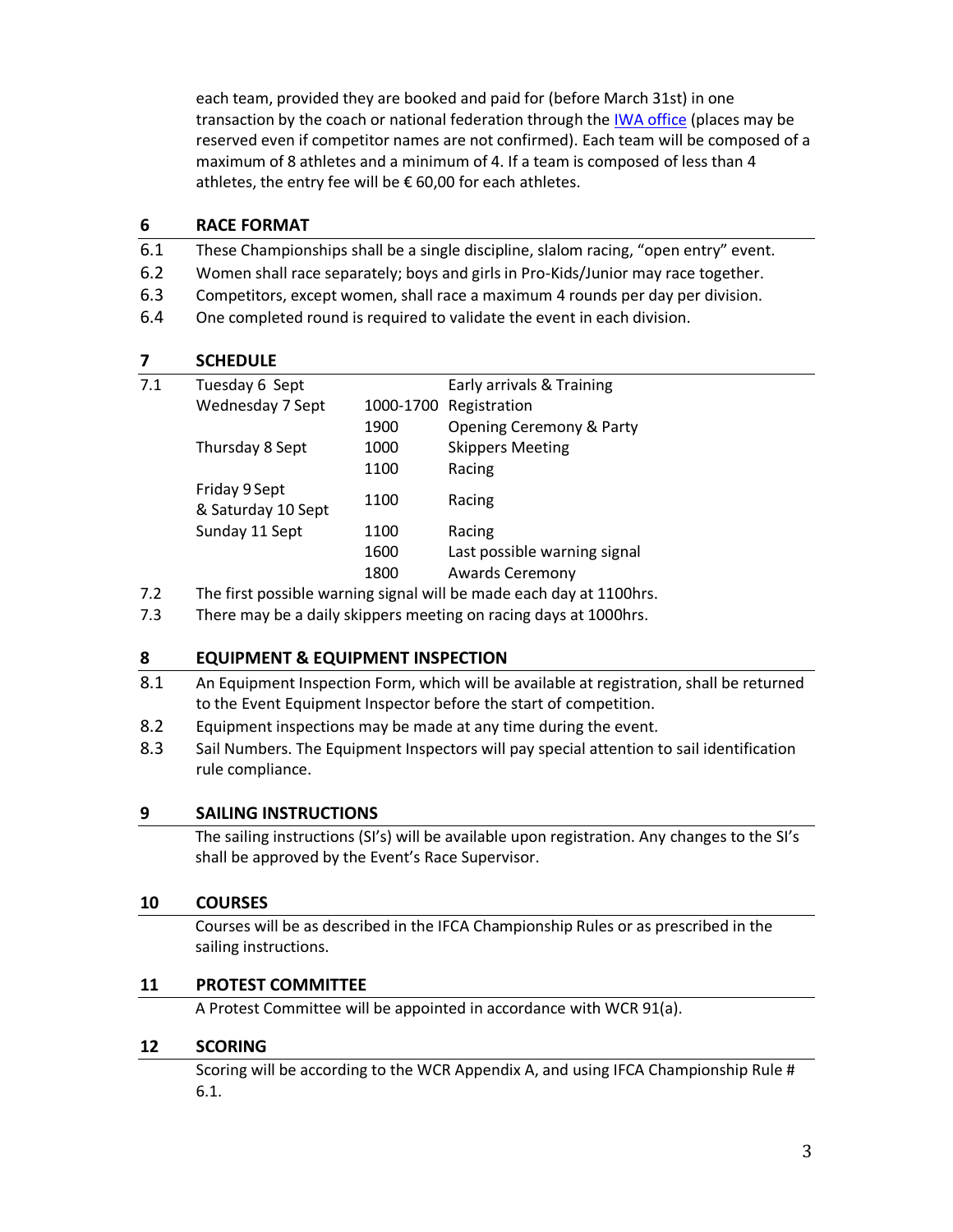# **13 COACHES & SUPPORT BOATS**

Coaches and support boats shall be registered with the organiser. Support boat drivers shall have a valid boat licence and third party liability insurance.

#### **14 SAFETY**

If personal buoyancy is prescribed every competitor and support boat crewmember shall wear a personal flotation device that shall confirm to the minimum standard ISO 12402-5 (Level 50).

#### **15 PRIZES**

| 15.1 | Prizes may be awarded to the first three competitors of each properly constituted          |  |  |
|------|--------------------------------------------------------------------------------------------|--|--|
|      | division. Properly constituted divisions will be posted on the official notice board after |  |  |
|      | the completion of the registration.                                                        |  |  |
| 15.2 | The first Junior boy & girl will be declared - 2011 IFCA Junior Slalom European            |  |  |
|      | Champion.                                                                                  |  |  |

- **15.3** The first Youth man and woman will be declared **2011 IFCA Youth Slalom European Champion.**
- **15.4** The first Master man and woman will be declared- **2011 IFCA Masters Slalom European Champion.**
- **15.5** The first GrandMaster man and woman will be declared- **2011 IFCA GrandMasters Slalom European Champion.**
- **15.6** The first woman in the World Championship will be declared **2011 IFCA Women's Slalom World Champion.**

#### **16 OFFICIAL CEREMONIES**

Competitors are requested to attend the event's social functions; however, the organising authority may refuse entry to those whose standard of attire is not commensurate with the occasion. **Prize winners may forfeit prizes for non attendance at the prize giving ceremony.**

# **17 DISCLAIMER OF LIABILITY**

Competitors participate in the event entirely at their own risk, see WCR 4 - Decision to Race. The organising authority or any of their officials or representatives or the sponsors or their officials or representatives will not accept any liability for material damage or personal injury or death sustained in conjunction with or prior to, during or after the event.

#### **18 INSURANCE**

Each participating competitor/support boat driver shall be insured with valid third party liability insurance with a minimum cover of 1,000,000 euro per event or the equivalent.

#### **19 RIGHT TO USE NAME AND LIKENESS**

In registering for the event, competitors automatically grant to the Organising Authority the right in perpetuity to make, use and show from time to time at their discretion, any motion pictures, still pictures and live, taped or filmed television and other reproduction of them, taken during the period of the event, for the said Event as defined in the Notice of Race and Sailing Instructions in which he/she participates without compensation.